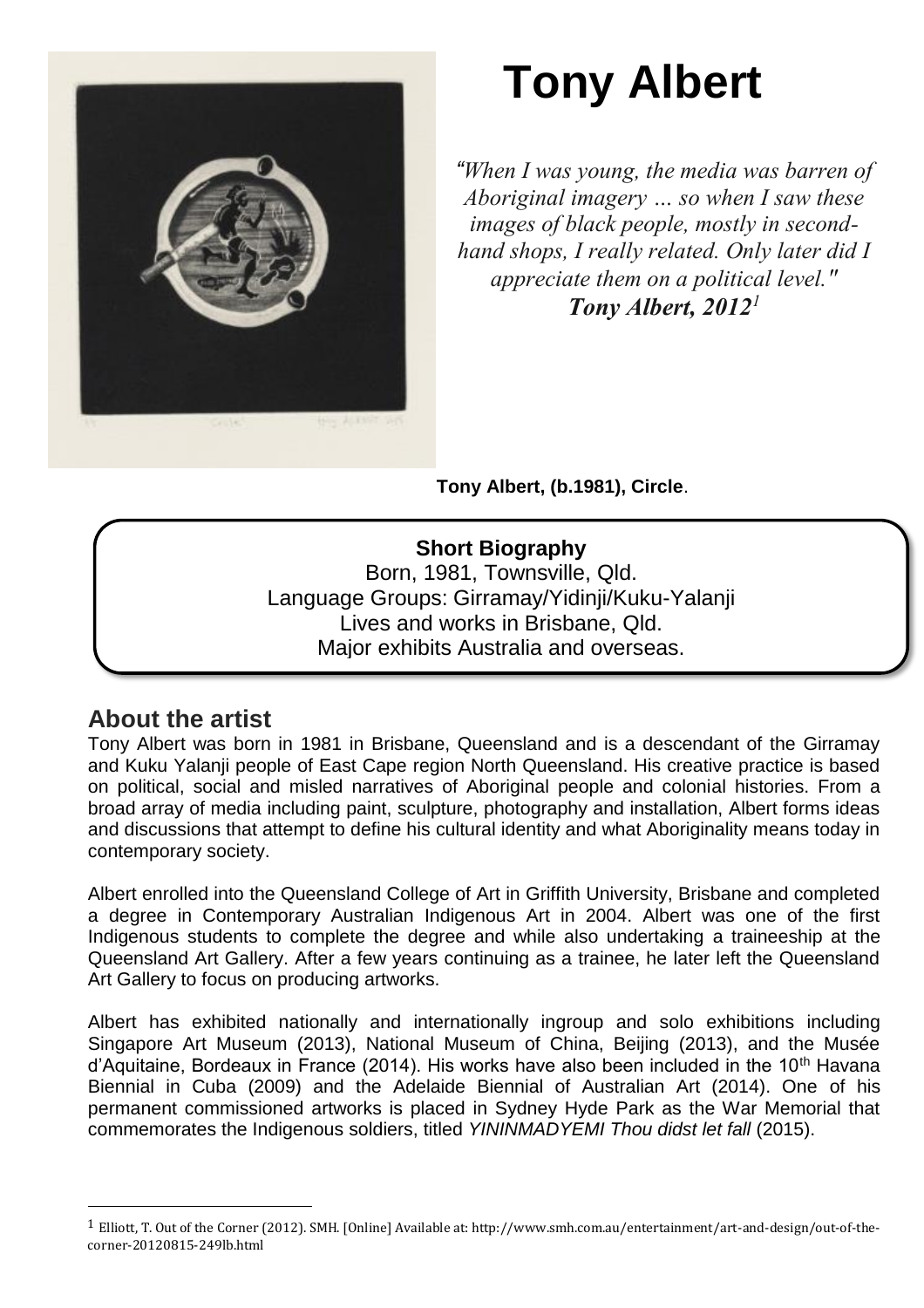Albert is also a founding member of proppaNOW – a Brisbane-based Indigenous art collective which includes Vernon Ah Kee, Richard Bell and Gordon Hookey. The Indigenous art collective had established in 2006 which gave support to emerging Indigenous artists and to give them a voice to produce work and share their culture and stories.

### **About the artwork: critical statement**

Tony Albert's art practice interrogates contemporary legacies of colonialism in a way that prompts the audience to contemplate elemental aspects of the human condition. Mining imagery and source material from across the globe and drawing upon personal and collective histories, Albert questions how we understand, imagine and construct difference. Certain political themes and visual motifs resurface across his oeuvre, including thematic representations of the 'outsider' and Aboriginalia (a term the artist coined to describe kitschy objects and images that feature naive portrayals of Aboriginality).

Albert's technique and imagery is distinctly contemporary, displacing traditional Australian Aboriginal aesthetics with a kind of urban conceptuality. Weaving together text appropriated from popular music, film, fiction, and art history, the artist presents a tapestry of ideas that makes us question the flimsy line that inscribes and ascribes 'difference.'2

**ASH on me2008** is a juxtaposition of old found 'opportunity shop' ceramic and metal ashtrays, which are decrorated with kitsch images of Aboriginal people and culture. Each ashtray brings a different perspective of how Aboriginal people are depicted, some as caricatures, some realistically. Albert's clever use of these objects crammed on to the word 'ASH' emphasises their original intent: for cigarette butts to be stubbed out on the faces of the Aboriginal men, women and children. These seemingly innocuous ashtrays transform into menacing symbols of racism. Although such objects belong to a different era, their contemporary relevance is found in the mass production and use (or mis-use) of images of Aboriginal people and cultural objects as icons of Australia today. <sup>3</sup>

"*Ash on me is about having a cigarette put out on you. It's politically charged and everything … There was something so sinister about an ashtray that I felt needed a work of its own. I put all my ashtrays aside and thought, 'I'll just keep collecting ashtrays'. I was saving them up for something special* …" 4

# **Art Critique**

 $\overline{\phantom{a}}$ 

#### **D Dumbar Critique: 2013 Tony Albert**<sup>5</sup>

When it comes to discourse on the topic of politics or racial politics, I tend to leave my voice out, so the analysis of the work of Tony Albert is particularly difficult. I suppose if I was to tread lightly through the minefield of racial politics in art, my route would be in the guise of whether political racial art is successful in changing the way the community thinks.

If we take Albert's work "Moving Targets" (2013), which came as a response to the shooting of an indigenous teenager in Kings Cross. One must ask who the intended audience of the work is? Surely this work being a gallery situation would not reach the intended target. One might assume that those who frequent galleries are somewhat learned folk who may or may not hold any angst towards the indigenous community (I feel that they would most likely lean towards not

3 Tony Albert, interviewed by Odette Kelada, Art Monthly, no 218, April 2009, pp 15–18. [online] Available at:

<sup>2</sup> Sullivan & Strumpf. Tony Albert Bio (2017). [Online] Available at: https://sullivanstrumpf.com/artists/tony-albert/bio

https://artsearch.nga.gov.au/Detail.cfm?IRN=190246#\_edn1

<sup>4</sup> Tony Albert, interviewed by Odette Kelada, Art Monthly, no 218, April 2009, pp 15–18. [online] Available at: https://artsearch.nga.gov.au/Detail.cfm?IRN=190246#\_edn1

<sup>5</sup> Dumbar, D. Tony Albert Art Critique. 2013. [online] Available at: http://ddunbarcritique.tumblr.com/post/48022997589/tonyalbert